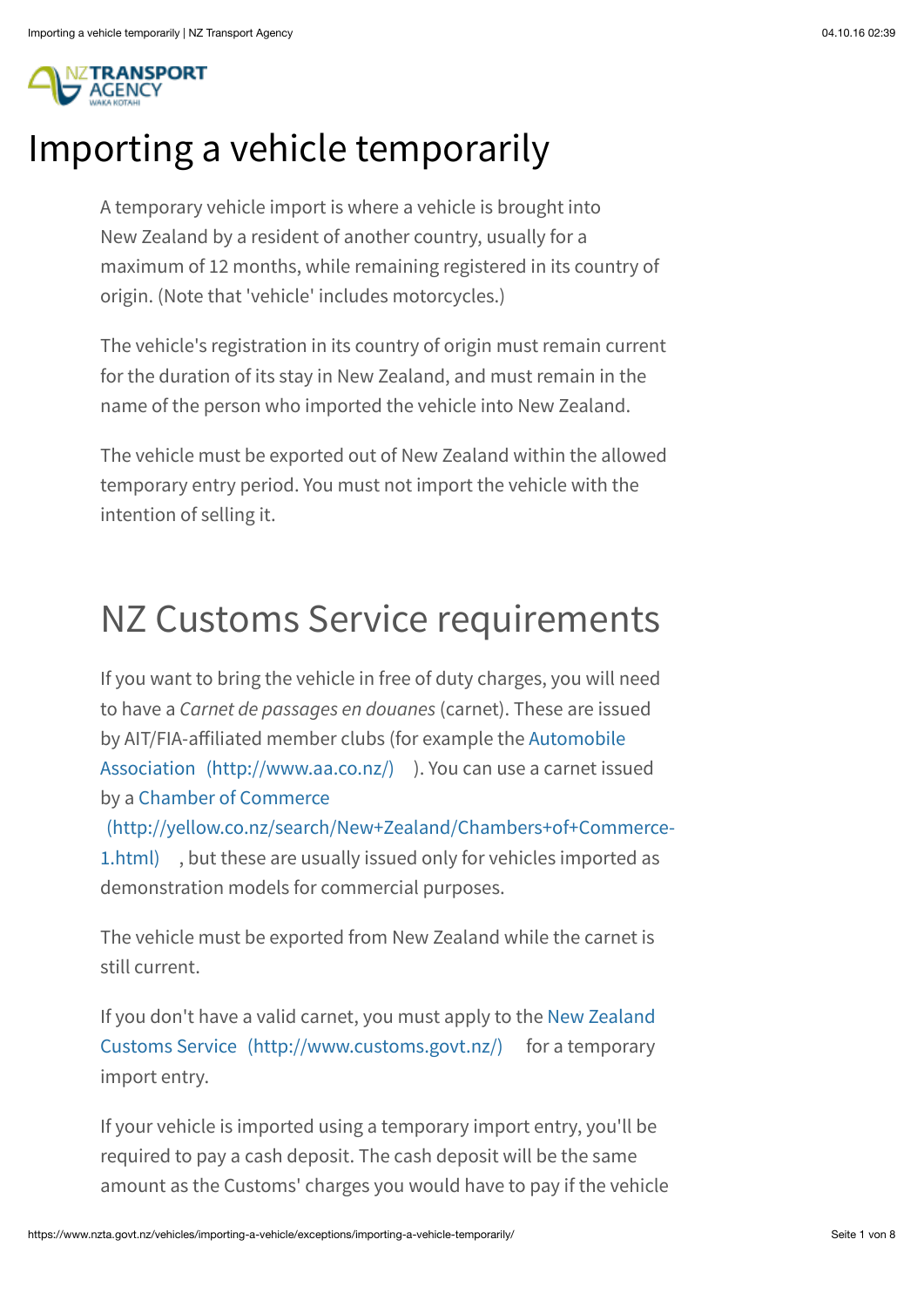was being imported on a permanent basis.

This cash deposit will be refunded by the New Zealand Customs Service if your vehicle is exported within 12 months of its arrival in New Zealand. If you have been granted an extension, the cash deposit will be refunded if the vehicle is exported before the end of the extension period.

For more information, contact the New Zealand Customs Service. [\(http://www.customs.govt.nz/about/contactus/Pages/default.aspx\)](http://www.customs.govt.nz/about/contactus/Pages/default.aspx)

## Quarantine requirements

Before your vehicle is released to you, it must be inspected by the Quarantine Service of the Ministry for Primary Industries (MPI). You need to contact the nearest office of the MPI Biosecurity New Zealand [Cargo Clearance Services \(http://www.biosecurity.govt.nz/contact\)](http://www.biosecurity.govt.nz/contact) (0800 222 018 within New Zealand) to arrange the inspection.

There is an inspection fee, which is less if the vehicle has not been removed from the wharf area. There will be an additional cost if the vehicle has to be cleaned in any way.

# Does the vehicle need to be registered in New Zealand?

A temporary vehicle import is exempt from having a New Zealand registration as long as it's registration in its country of origin remains current for the duration of its stay in New Zealand and it remains in the ownership of the person who imported the vehicle into New Zealand. The owner must still, however, pay a motorist's Accident Compensation Corporation (ACC) levy.

The vehicle does not need New Zealand registration plates (also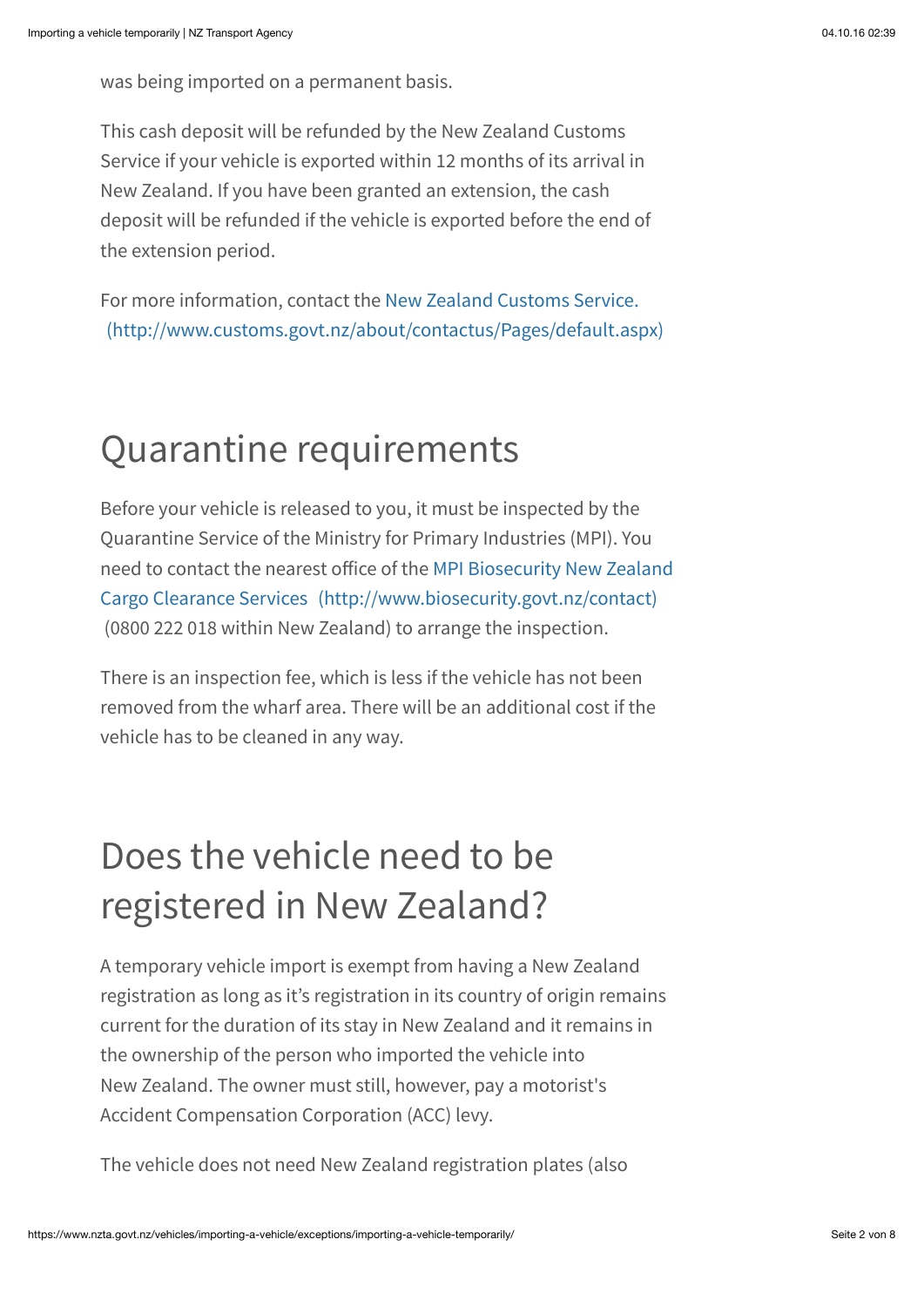called 'number plates' or in some overseas jurisdictions, 'licence plates'). It must continue to display the overseas plates.

### **Payment of the ACC levy**

The owner is required to notify the NZ Transport Agency of the details of the vehicle prior to its use on New Zealand roads. The ACC levy is paid at the time of notification. On receiving notification, the Transport Agency will record the details of the vehicle and the owner on the Motor Vehicle Register.

#### **Who can help?**

Notification can be made to an entry certifier. The following organisations are entry certifiers:

- **Automobile Association** phone: 0800 500 333 email: [aatech@aa.co.nz](mailto:aatech@aa.co.nz) website: [www.aa.co.nz \(http://www.aa.co.nz/\)](http://www.aa.co.nz/)
- **Vehicle Inspection New Zealand** phone: 0800 468 469 email: [info@vinz.co.nz](mailto:info@vinz.co.nz) website: [www.vinz.co.nz \(http://www.vinz.co.nz/\)](http://www.vinz.co.nz/)
- **Vehicle Testing New Zealand** phone: 0800 88 88 69 email: [technical@vtnz.co.nz](mailto:technical@vtnz.co.nz) website: [www.vtnz.co.nz \(http://www.vtnz.co.nz/\)](http://www.vtnz.co.nz/)
- **Drivesure Vehicle Testing Ltd** phone: 0800 220 240 email: [admin@drivesure.net.nz](mailto:admin@drivesure.net.nz) website: [www.drivesure.net.nz \(http://www.drivesure.net.nz/\)](http://www.drivesure.net.nz/)
- **Nelson Vehicle Testing Centre Ltd** phone: 03 539 1223 email: off[ice@nvtc.co.nz](mailto:office@nvtc.co.nz)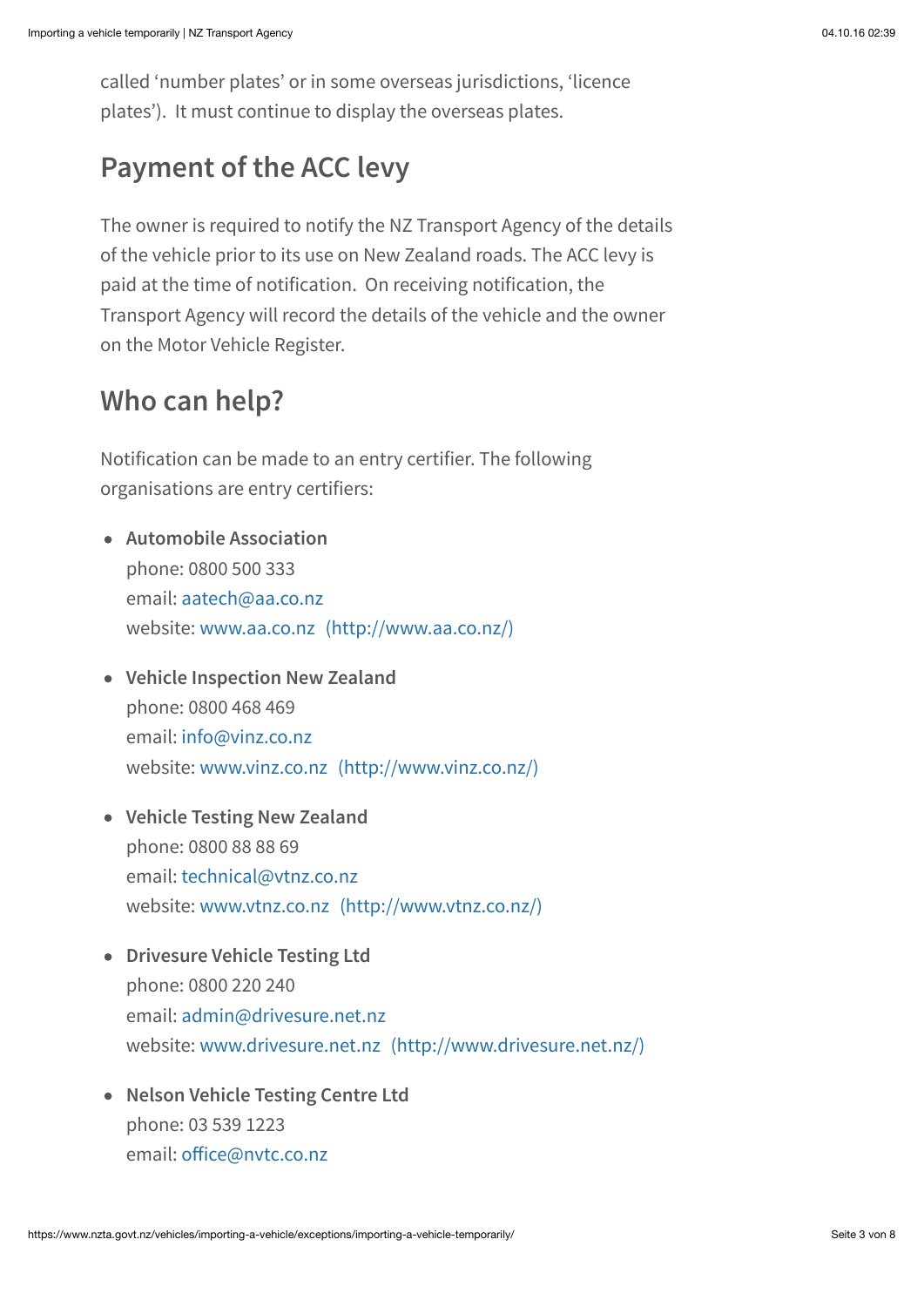### **What do I do?**

When you take your vehicle to an entry certifier, you'll be required to:

- fill out an Notice of temporary vehicle import by overseas visitor [\(form MR2C\) \(http://www.nzta.govt.nz/resources/temp-vehicle](http://www.nzta.govt.nz/resources/temp-vehicle-import-visitor/index.html)import-visitor/index.html)
- provide proof that the vehicle is currently registered in your name in its country of origin (eg by providing original vehicle registration documents)
- show your carnet or temporary import entry
- provide identification that shows your name, date of birth and signature
- pay an Accident Compensation Corporation (ACC) levy, but none of the other registration and licensing fees.

You'll then be issued with a licence label to attach to your vehicle as proof of payment.

# Vehicle safety requirements

While your vehicle is at the entry certifier, it must also be **inspected** to confirm that it is roadworthy. The vehicle must pass this inspection before you can drive it in New Zealand.

When your vehicle passes the inspection, the entry certifier will issue it with a warrant of fitness (WoF) if it is a light vehicle (ie weighs 3500 kilograms or less) or a certificate of fitness (CoF) andcertificate of loading (CoL) if it is a heavy vehicle (ie weighs more than 3500 kilograms).

# What happens if the vehicle's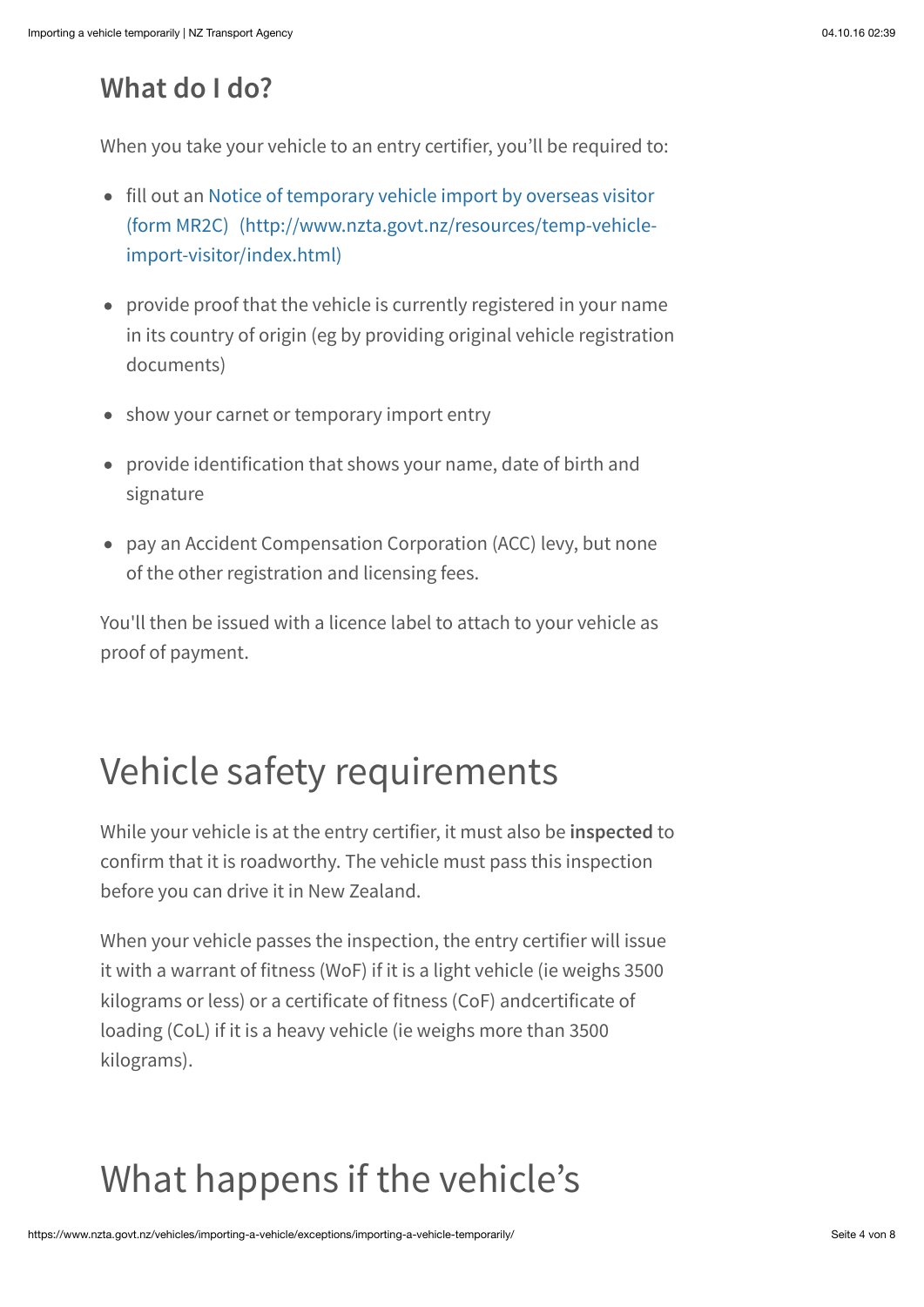## registration in its country of origin expires?

The vehicle's registration in its country of origin must be renewed before it expires. If the vehicle's registration in its country of origin cannot be renewed, the vehicle no longer qualifies as a temporary import. It will have to be fully certified, registered and licensed in New Zealand, and issued with a vehicle identification number (if appropriate) and New Zealand registration plates.

A vehicle brought into New Zealand as a temporary import may not necessarily meet the requirements for full registration (eg it may not comply with required vehicle standards). Such a vehicle cannot be used on New Zealand roads legally if its registration as an overseas visitor's vehicle is no longer valid.

See [Importing a motor vehicle](https://www.nzta.govt.nz/vehicles/importing-a-vehicle/) for information on the criteria and inspection process.

# Do I need a New Zealand driver licence?

You can legally drive in New Zealand for up to 12 months without a New Zealand driver licence if you hold either:

- a valid and current international driving permit (as defined in the 1949 or 1968 Conventions on Road Traffic)
- a valid and current driver licence from any country. If your driver licence is in a language other than English, you must carry an accurate translation issued by:
	- a diplomatic representative at a high commission, embassy, or consulate
	- o the overseas issuing authority or the organisation who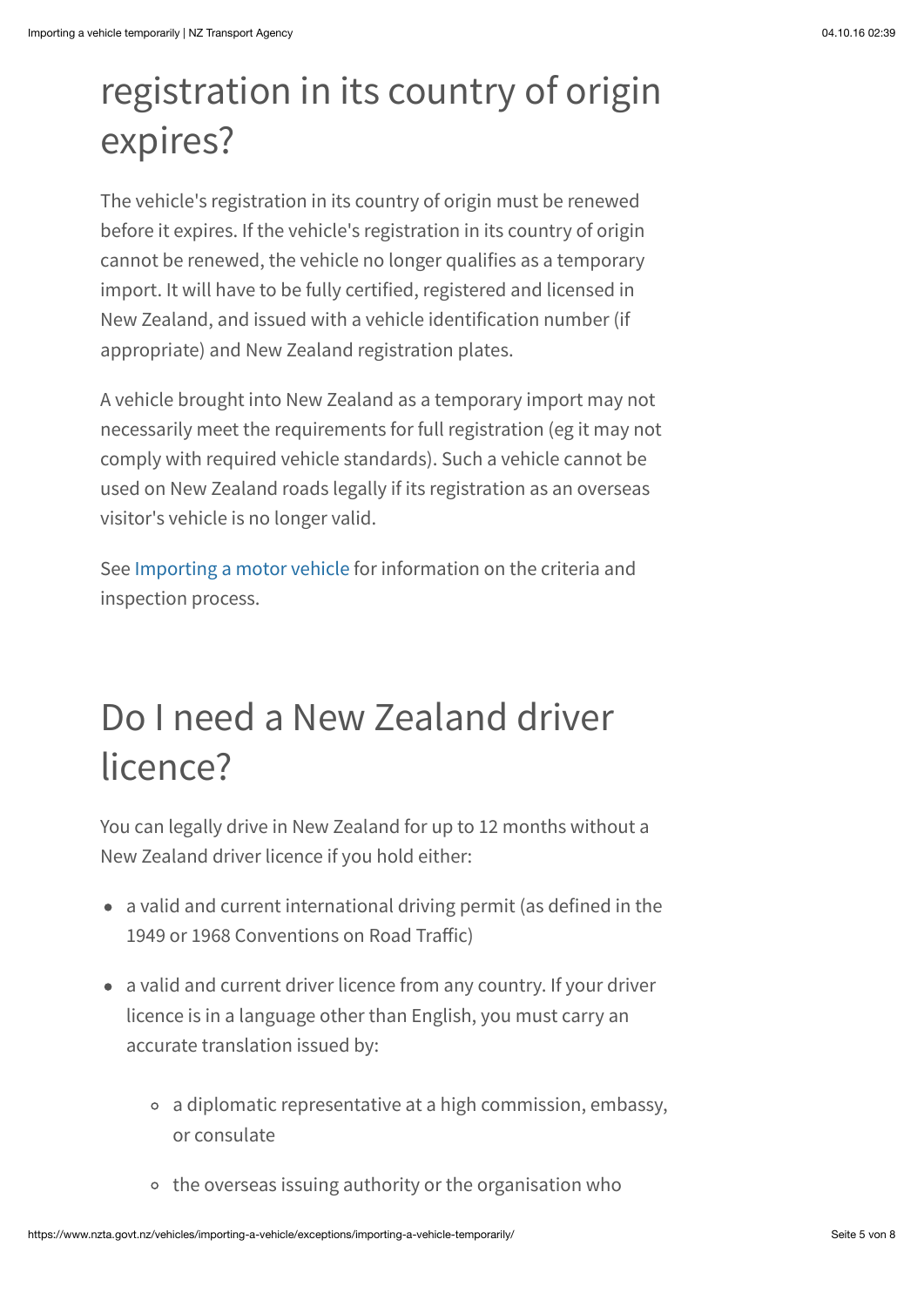issued the driver licence

a translation service acceptable to the Transport Agency.

If you are driving using your international driver permit, you must also carry your current overseas driver licence with you.

Under all other circumstances, you must have a valid and current [New Zealand driver licence. See New residents and visitors and How](https://www.nzta.govt.nz/driver-licences/new-residents-and-visitors/) to get your licence to find out more.

If your overseas driver licence is a **restricted** or **learner's** licence, you'll have to comply with the relevant restrictions or conditions applicable in the New Zealand driver licensing system.

## Do I need insurance?

Vehicle insurance is not compulsory in New Zealand but it is **recommended**. Please note that the ACC levy is not insurance.

# Do I have to pay road user charges?

If your vehicle is diesel-powered or weighs more than 3500 kg, you may have to pay **road user charges** (RUC). These charges contribute towards the cost of the upkeep of New Zealand's roads. For more information see our information on [road user charges](https://www.nzta.govt.nz/vehicles/licensing-rego/road-user-charges/).

# What do I need to do when I take the vehicle back out of New Zealand?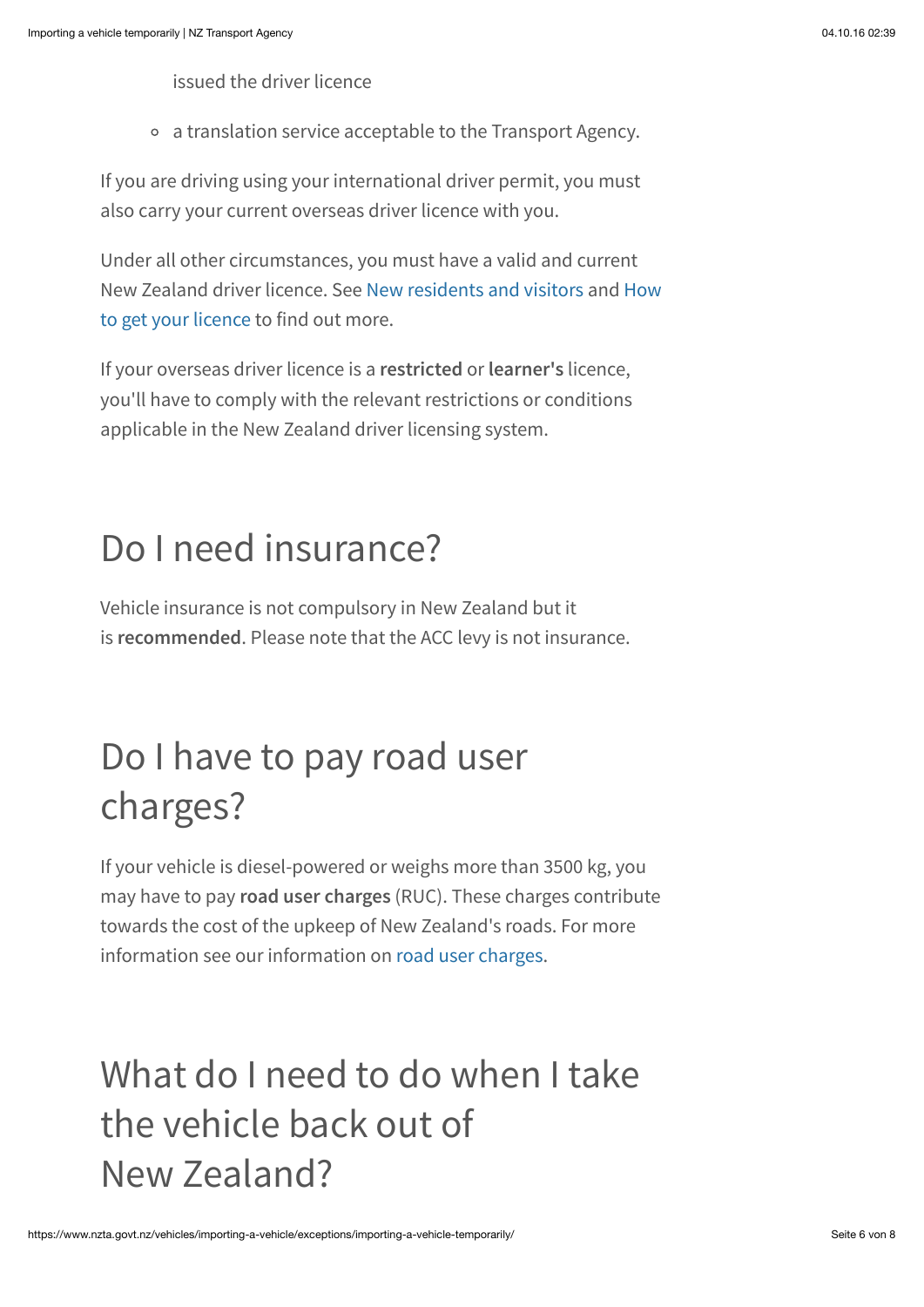You'll need to fill out an Application to cancel registration form (MR 15), available from an entry certifier. This will ensure your vehicle's details are removed from New Zealand's Motor Vehicle Register. If your vehicle's stay was shorter than the period for which it was recorded as an overseas visitor's vehicle, you may be entitled to a partial refund of the ACC levy.

If you imported the vehicle using a carnet, you must get the document stamped by the New Zealand Customs Service on departure, or it won't be valid.

If you imported the vehicle using a temporary import entry and paid a cash deposit to the New Zealand Customs Service, you'll need to contact them regarding any refund of your cash deposit.

## Where do I get more information?

For information on vehicle inspection requirements, vehicle [registration and driver licence requirements, contact the Transport](https://www.nzta.govt.nz/contact-us/) Agency.

For information on importing and customs requirements, contact the New Zealand Customs Service [\(http://www.customs.govt.nz/about/contactus/Pages/default.aspx\)](http://www.customs.govt.nz/about/contactus/Pages/default.aspx)

- Email: [feedback@customs.govt.nz](mailto:feedback@customs.govt.nz)
- Phone: within New Zealand, 0800 428 786; from outside New Zealand, +64 4 473 6099
- Phone: from Australia 1800 301 861
- Phone: from overseas +64 4 927 8036



:

This work is licensed under a [Creative Commons 3.0 Attribution New Zealand Licence](http://creativecommons.org/licenses/by/3.0/nz)